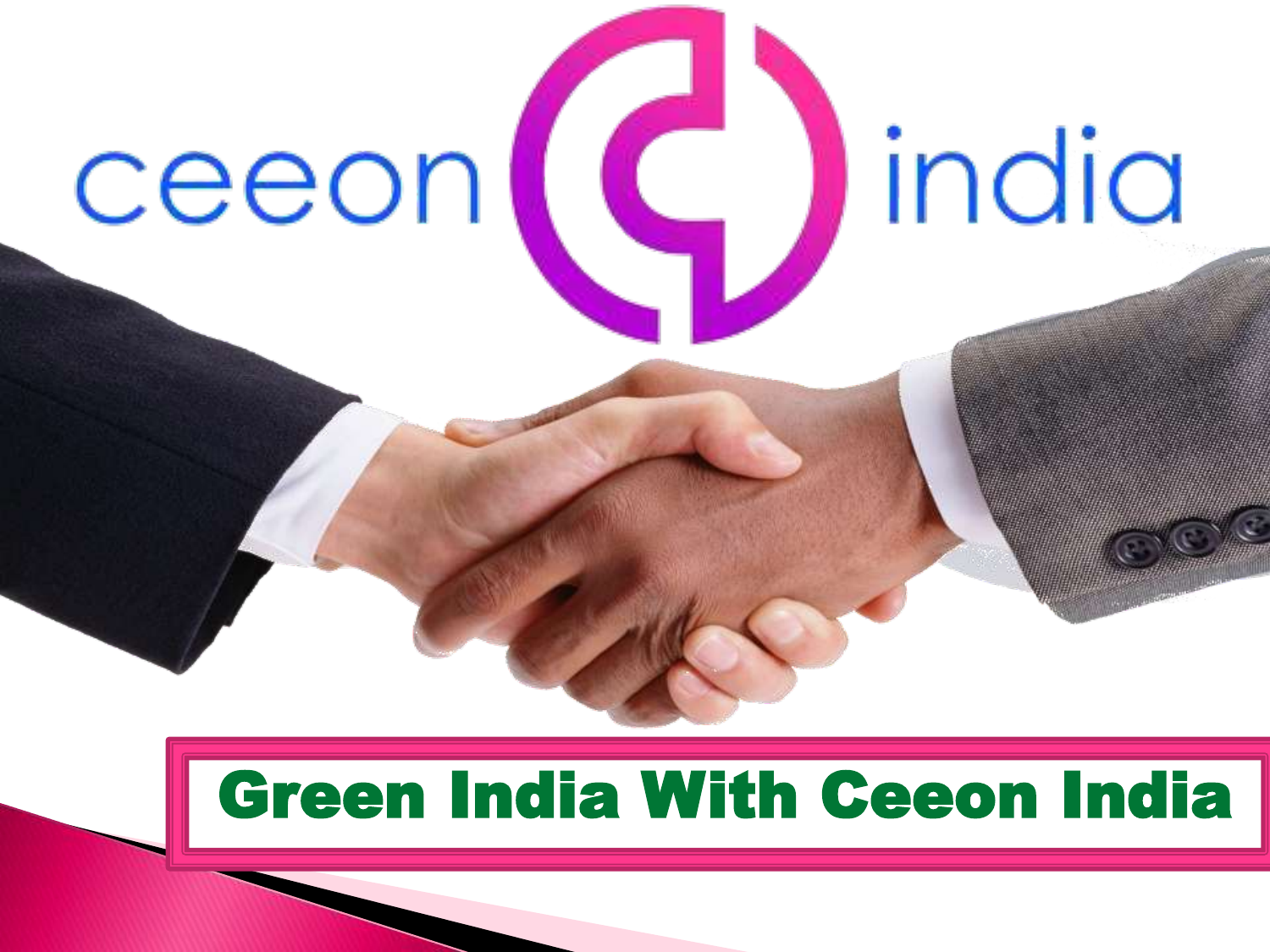# **About Us**

Established in 2014, CEEON INDIA, manufactures a complete range of E RICKSHAW, E LOADER, E GARBAGE VAN, E SCOOTER/BIKE focused on delivering premium quality products and better customer services. Our state of the art providing facility helps us ensure that our customers are provided with the utmost quality products. Additionally with a team of dedicated experts, we invest heavily into research and development of new and innovative products as well as improving our existing range of products. Thanks to our highly talented experienced sales team, we have established a strong network of distributors and dealers across India. Such network enables us to achieve an uninterrupted supply and service to our valuable customers.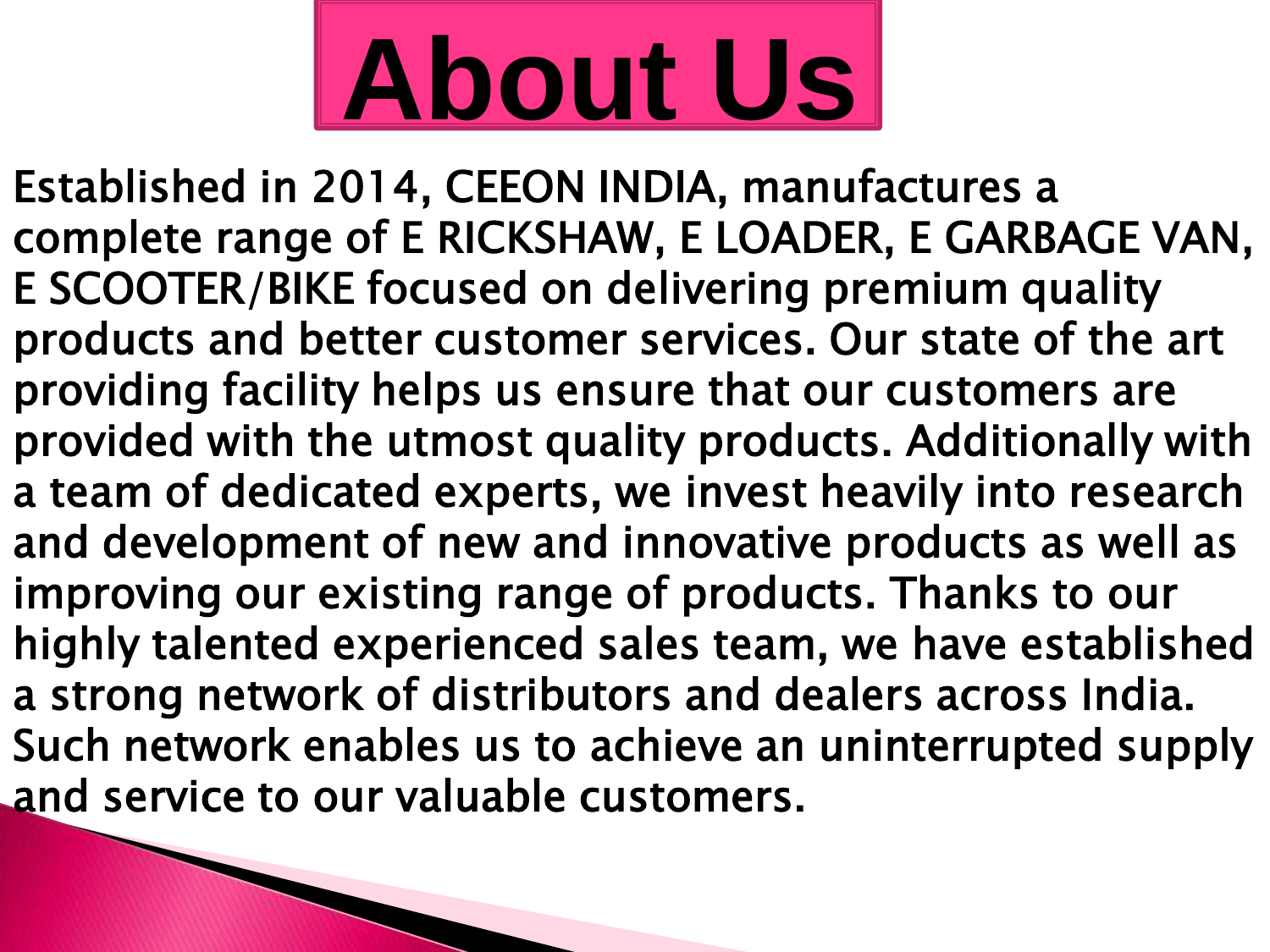## **Proposal**

## Dealership Criteria

 $\checkmark$ Showroom 300 -450 Sq.ft. With 2 Vehicle on Display (or as per STA policy for Issuance of Trade Certificate for Respective States).

 $\checkmark$ Showroom Frontage Minimum 10-15 Feet Wide (Ground Floor Only).  $\checkmark$ Minimum 1 Sales & 1 Admin. Staff.

 $\checkmark$  Minimum 1 Service Bay Area for Workshop (if Distributor is not in Same City) with 1 Mechanic (Trained or untrained) and Spare Parts (as per list worth 20 k along with first Load /Order).

 $\checkmark$ Showroom & Service Facility Design /Approved by CEEON INDIA's Authority.

 $\checkmark$ One Test Drive Vehicle Should be Stand at Showroom in Front Area.  $\checkmark$  Cancelled Cheque along with UTR NO (RTGS/NEFT) of Security Deposit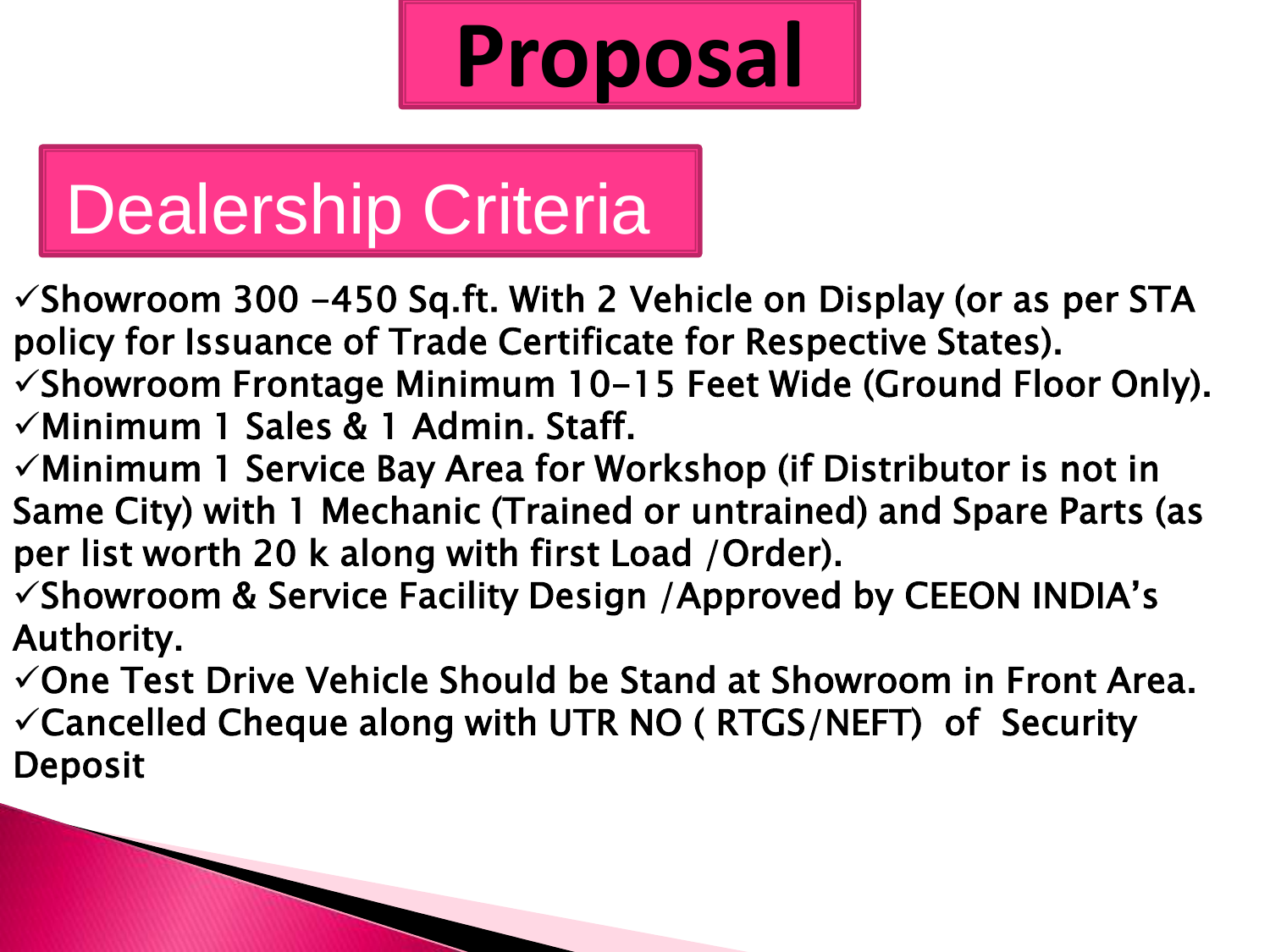## **EASY WAY (SUPER)**  $\checkmark$  Music System



 **Central Lock Jack Shocker Thickness - 43mm Tyre - 3.75x 12 Motor - 1000 watt Rear Shocker ABS Roof/ IRON Roof Wiring Cover Cabin Light**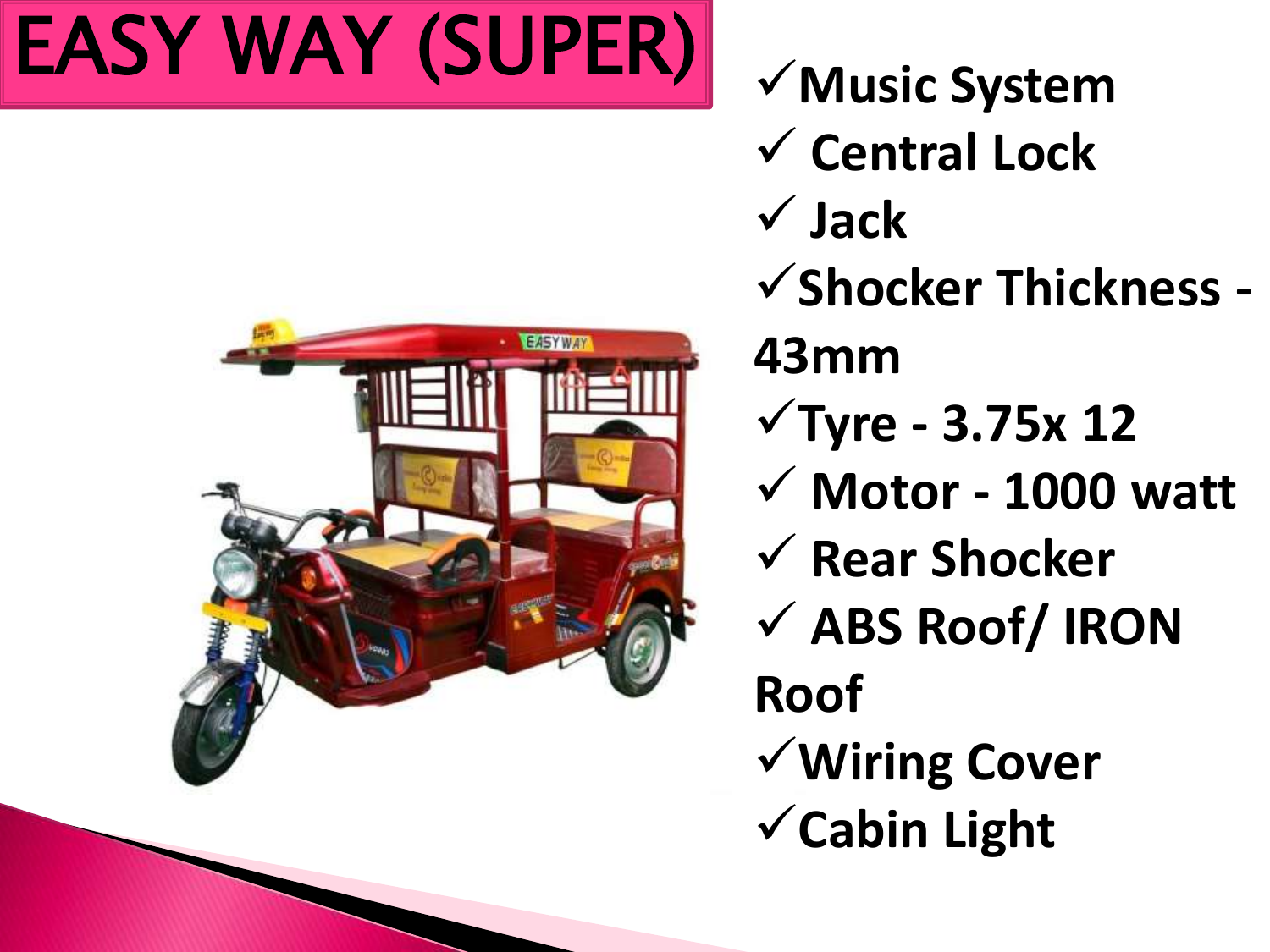## EASY WAY (SUPER-X)  $\mathbf{M}$   $\mathbf{M}$  Music System



- 
- **Central Lock**
- **Jack**
- **Shocker Thickness -**

**43mm**

- **Tyre - 3.75x 12**
- **Motor Rear**
- **Shocker**
- **ABS Roof/ IRON Roof**
- **Wiring Cover**
- **Front mirror Light**
- **Glass with wiper**
- **motor**
- **Wheel Cover**
- **Plastic Stepny Cover**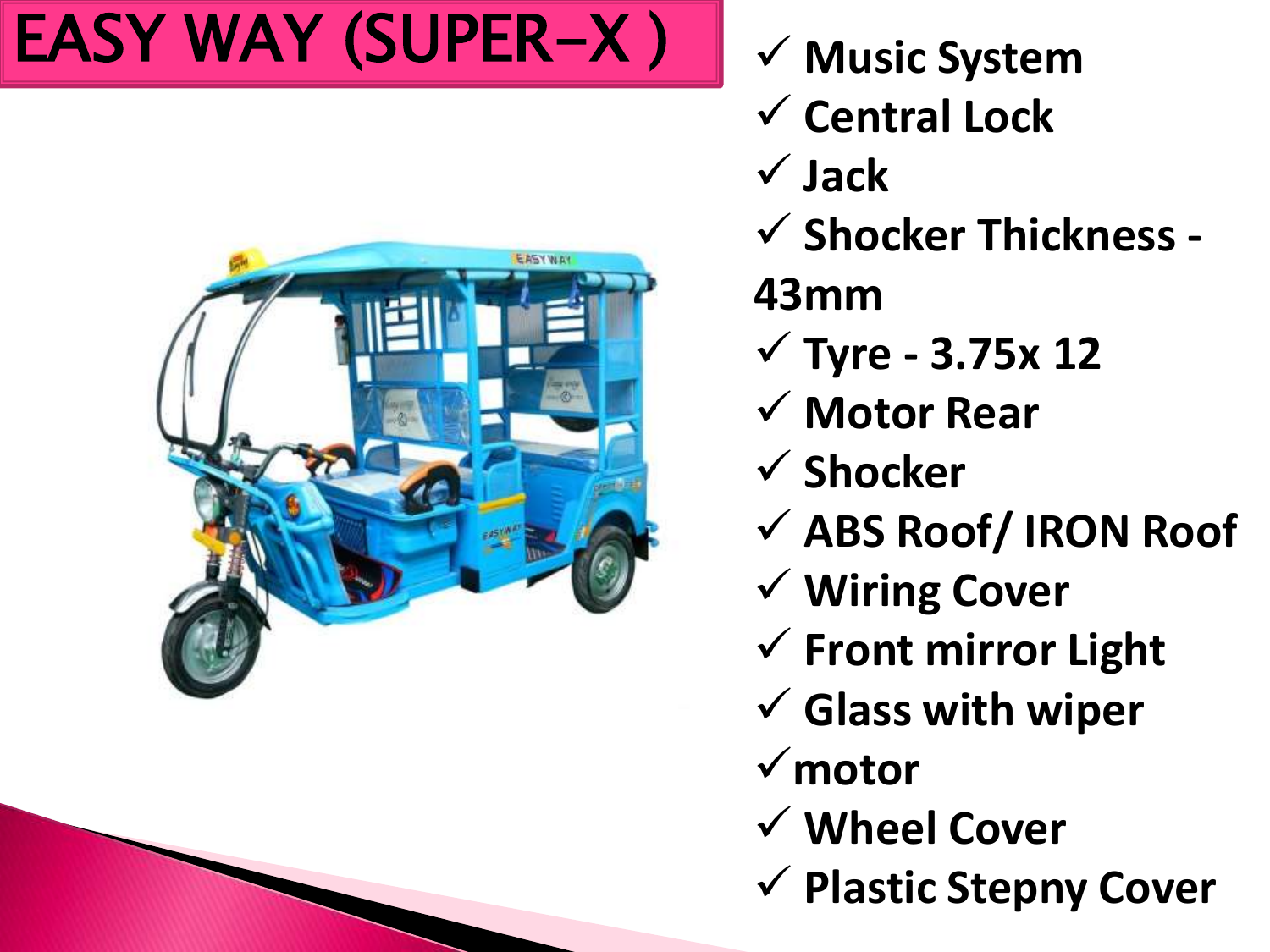## EASY WAY (ORAHI) V Music System



- 
- $\checkmark$  Central Lock
- $\checkmark$  Jack
- Shocker **Thickness -**

#### **443mm**

- Tyre **- 3.75x 12**
- $\checkmark$  Motor
- $\checkmark$  Rear Shocker
- $\checkmark$  ABS Roof/ IRON Roof
- Wiring Cover
- $\checkmark$  Front Mirror Light
- $\checkmark$  Glass with wiper motor
- Wheel Cover
- $\checkmark$  Plastic Stepny Cover
- $\checkmark$  Alloy wheel
- $\checkmark$  Full Curtain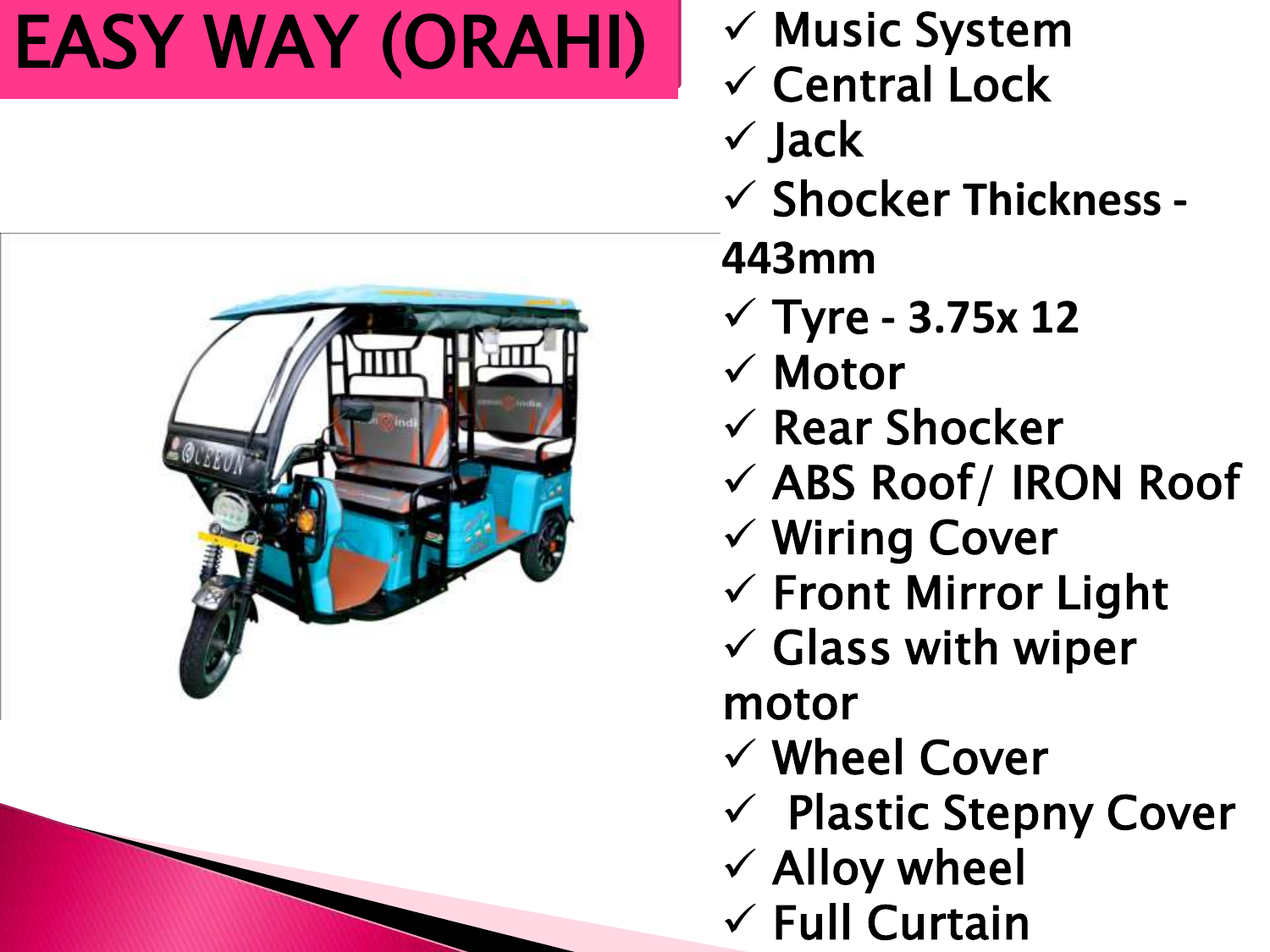



 **Jack Shocker Central Lock Tyre Motor**